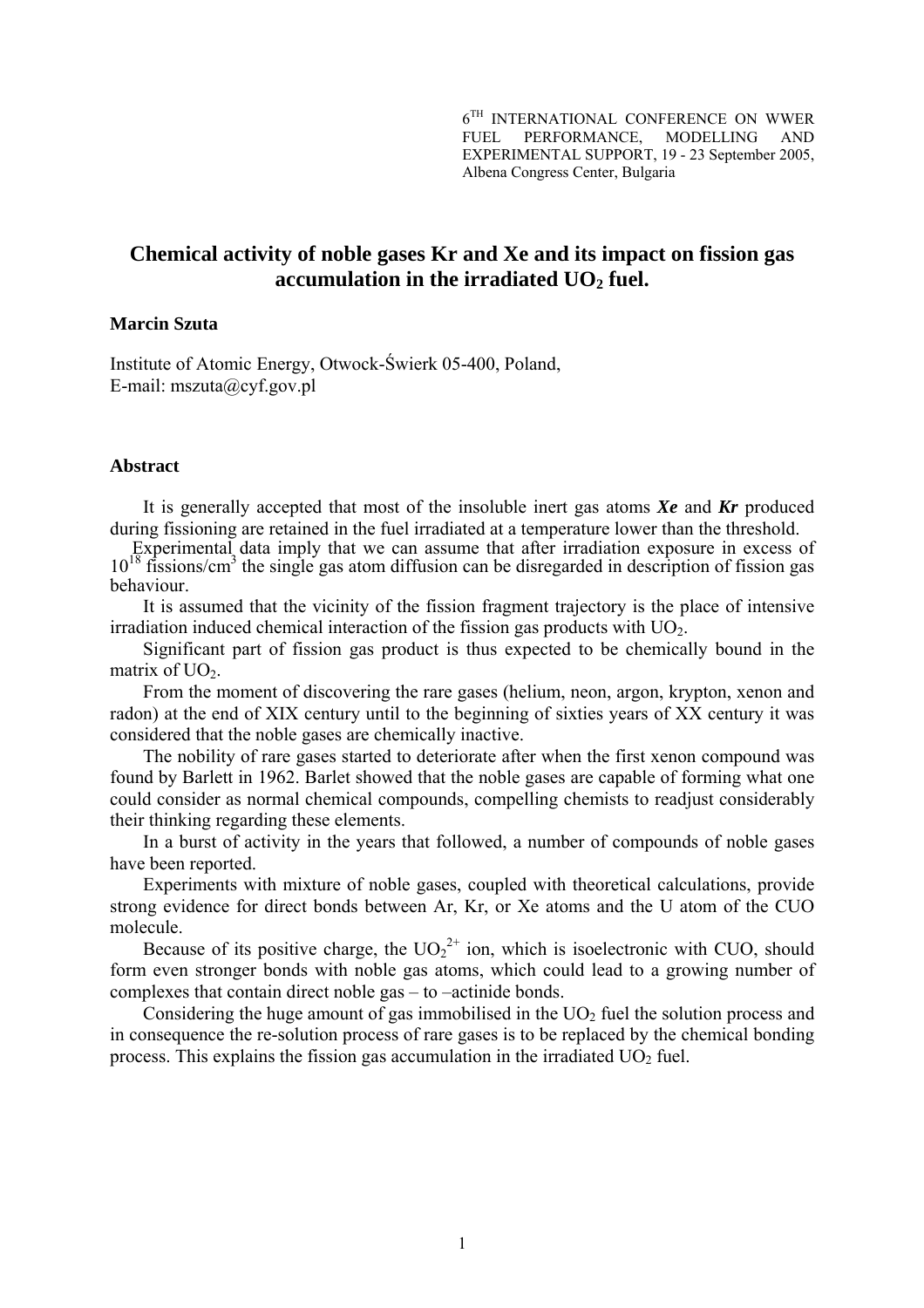### **1. Introduction**

It is generally accepted that most of the insoluble inert gas atoms *Xe* and *Kr* produced during fissioning are retained in the fuel irradiated at a temperature lower than the threshold [1-11]. Some authors [1-7] assume random diffusion of gas atoms to grain boundaries and consider the effect of trapping the atoms at inter-granular bubbles until saturation occurs. Others [12-13] confirmed that bubbles tend to concentrate in the grain boundaries during irradiation. Likewise, some authors [8-11] further assume that most of the gas atoms are retained in solution in the matrix of grains being there immobilised or are precipitated into small fission gas bubbles.

In a very early publication (1964) in Journal of Nuclear Materials MacEwan and Stevens [8] in the work "Xenon Diffusion in  $UO<sub>2</sub>$  (some complicating factors)" have proved experimentally that an appreciable fraction (F) of the fission xenon was immobilised after irradiation exposure in excess of  $10^{15}$  fissions/cm<sup>3</sup>. In fig. 1 are plotted the fractions, F, of trapped xenon in the specimens for both the sintered and single-crystal specimens. A tolerable fit to each set of results was obtained with an exponential law expression,  $A[1-exp(-\alpha n)]$ , where n was the number of fission events/cm<sup>3</sup> and A and  $\alpha$  are constants.



Fig.1. A plot showing how the fraction of the fission xenon trapped after annealing for a short period at  $1400^{\circ}$  C varies as a function of the prior irradiation exposure [8].

It is clearly seen from the fig. 1 that after irradiation exposure in excess of  $10^{18}$ fissions/cm<sup>3</sup> both for the single crystal specimen and the sintered  $UO<sub>2</sub>$  significant portion of xenon is immobilised namely 95 % and 78 % respectively.

MacEwan and Stevens underlined that if it were assumed that all xenon was free to migrate, the diffusion coefficient for xenon decreased by a factor of 1000 for the single crystal  $UO<sub>2</sub>$  and by a factor of 20 for the sintered  $UO<sub>2</sub>$ .

Several years later in 1972 Samsonov and Fray [14] have carried out an in-pile investigation from 1 to 400 MWD/t(U). They observed releases of 3 isotopes of xenon and obtained different decreases for the apparent diffusion coefficient: by a factor of 5 to 6 powers of ten for  $Xe^{133}$ , 2 to 4 powers for  $Xe^{135}$  and 1 to 3 powers for  $Xe^{138}$ . They also observed saturation after about irradiation exposure in excess of  $10^{18}$  fissions/cm<sup>3</sup>. This is illustrated below in fig. 2.

A remarkable fact is that the values of apparent diffusion coefficients of  $Xe^{133}$ ,  $Xe^{135}$  and Xe138 after irradiation beside that the coefficients decreased but also its order is in reverse.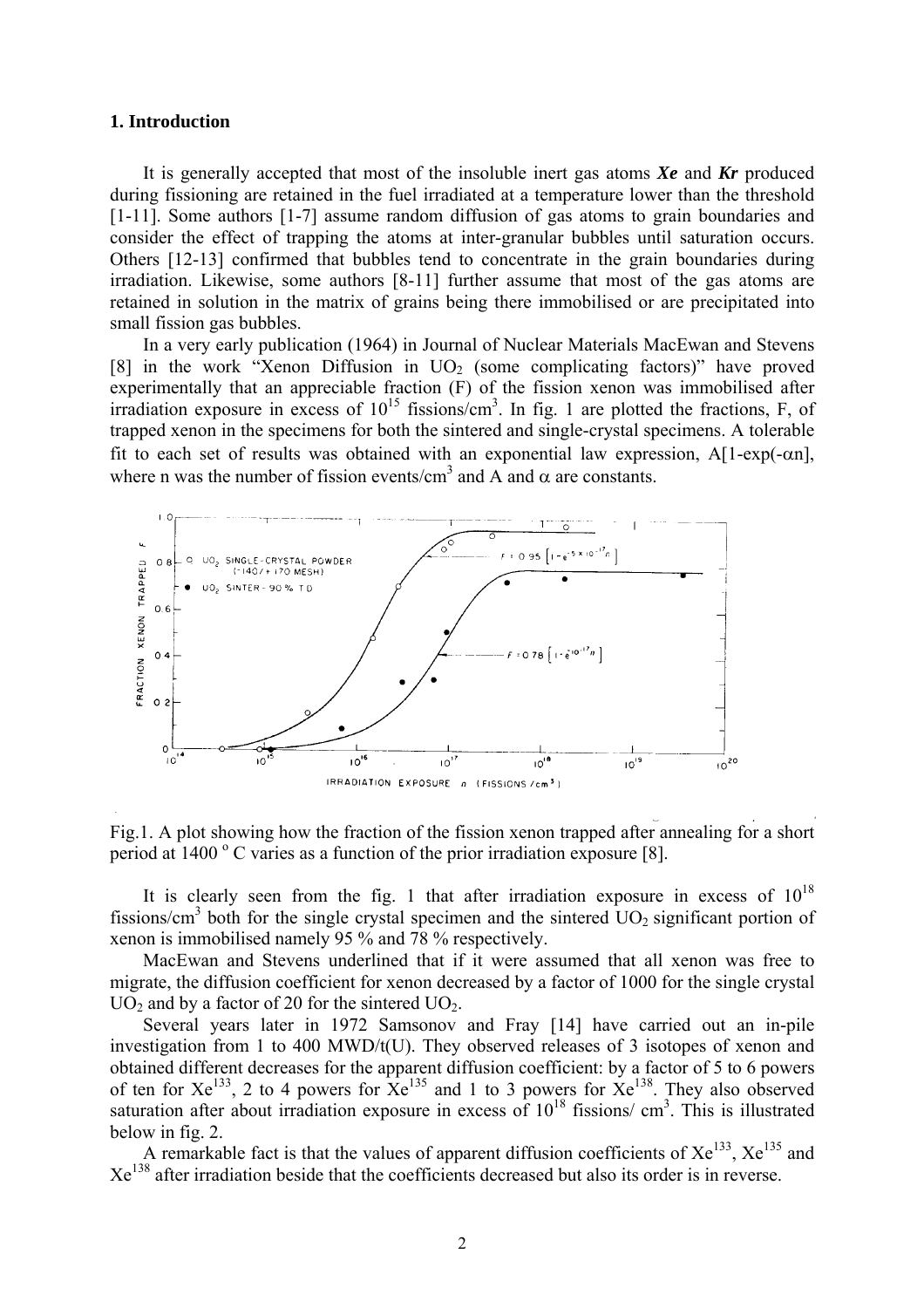

Fig. 2. Dependence of apparent diffusion coefficient on burn-up [14].

The above mentioned experimental data imply that we can assume that after irradiation exposure in excess of  $10^{18}$  fissions/cm<sup>3</sup> the single gas atom diffusion can be disregarded in description of fission gas behaviour. It means that significant fraction of fission gas products is not available for diffusion. This is a general observation for the whole temperature range of  $UO<sub>2</sub>$  fuel that is exploited in the light water reactors (LWR). The above well documented assumption implies that a single gas atom diffusion model cannot be used to estimate the amount of fission gas that will be released from  $UO<sub>2</sub>$  during irradiation

Out of pile experiments show that during annealing the irradiated  $UO<sub>2</sub>$  samples bursts of fission gas release occur [12]. After a small burst release at relatively low temperature, a large burst release appears at high temperature.

Fig. 3 shows the release of  $85$ Kr for a fuel burn-up of 16 and 28 GWd/tU together with the temperature history, heating to 1000 °C at the rate of 100 °C/min and then raising by steps of 100 °C at the same rate and holding at each temperature. In the case of the 16 GWd/t specimen, after a straight release at each temperature rise to 1500, a large burst release appears from 1500 to 1600 °C. For the 28 GWd/t specimen, prior to the large burst releases at the temperatures above 1500  $\degree$ C a small burst release around 200~300  $\degree$ C appears, which corresponds to the fractional release of about 1.5%. This low temperature burst release is probably due to the occurrence of intergranular microcracks induced by thermal shock [12].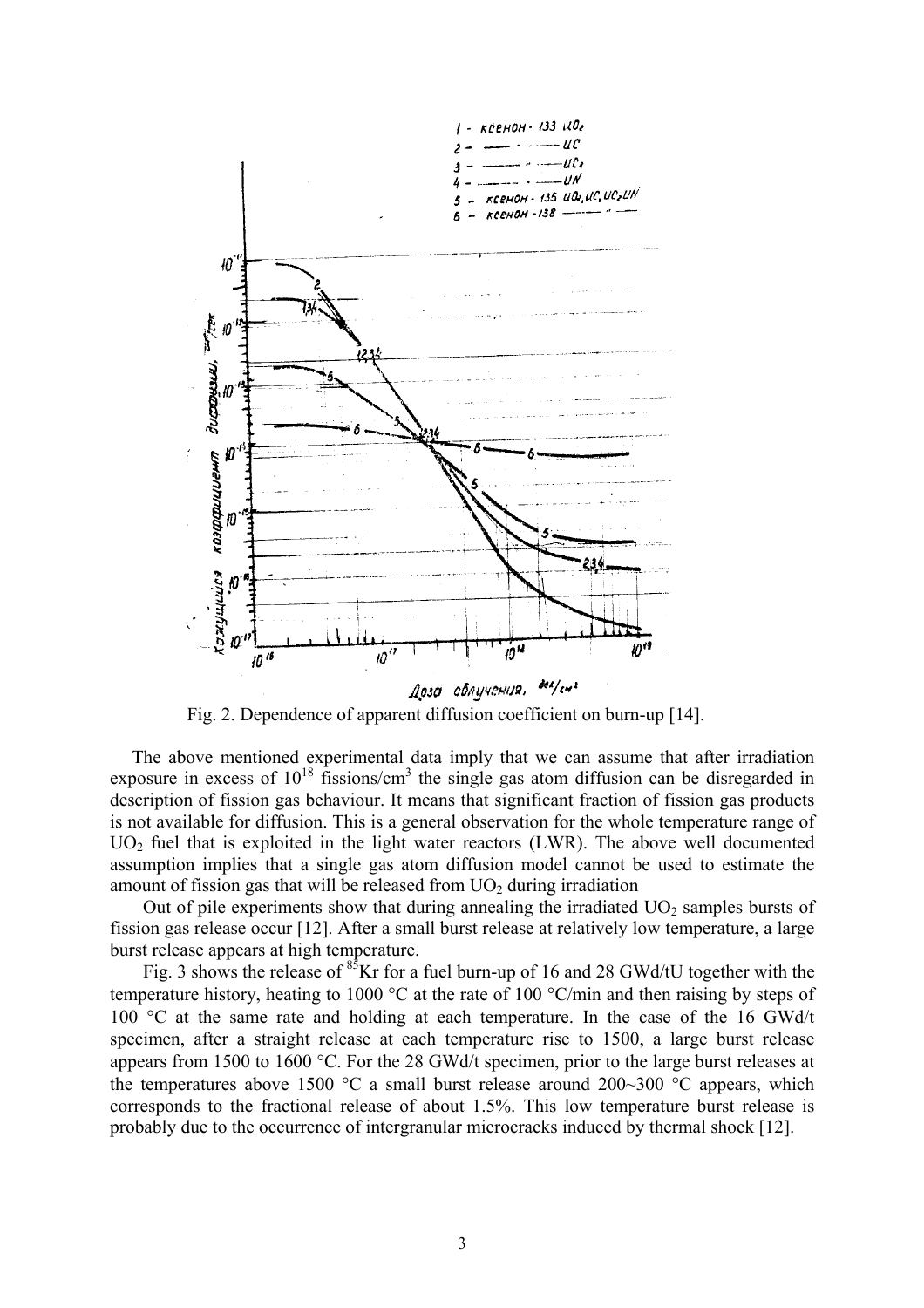

Fig. 3.  $Kr^{85}$  release on stepwise temperature ramp [12].



Fig. 4. Burn-up dependence of critical temperature for onset of burst release [12].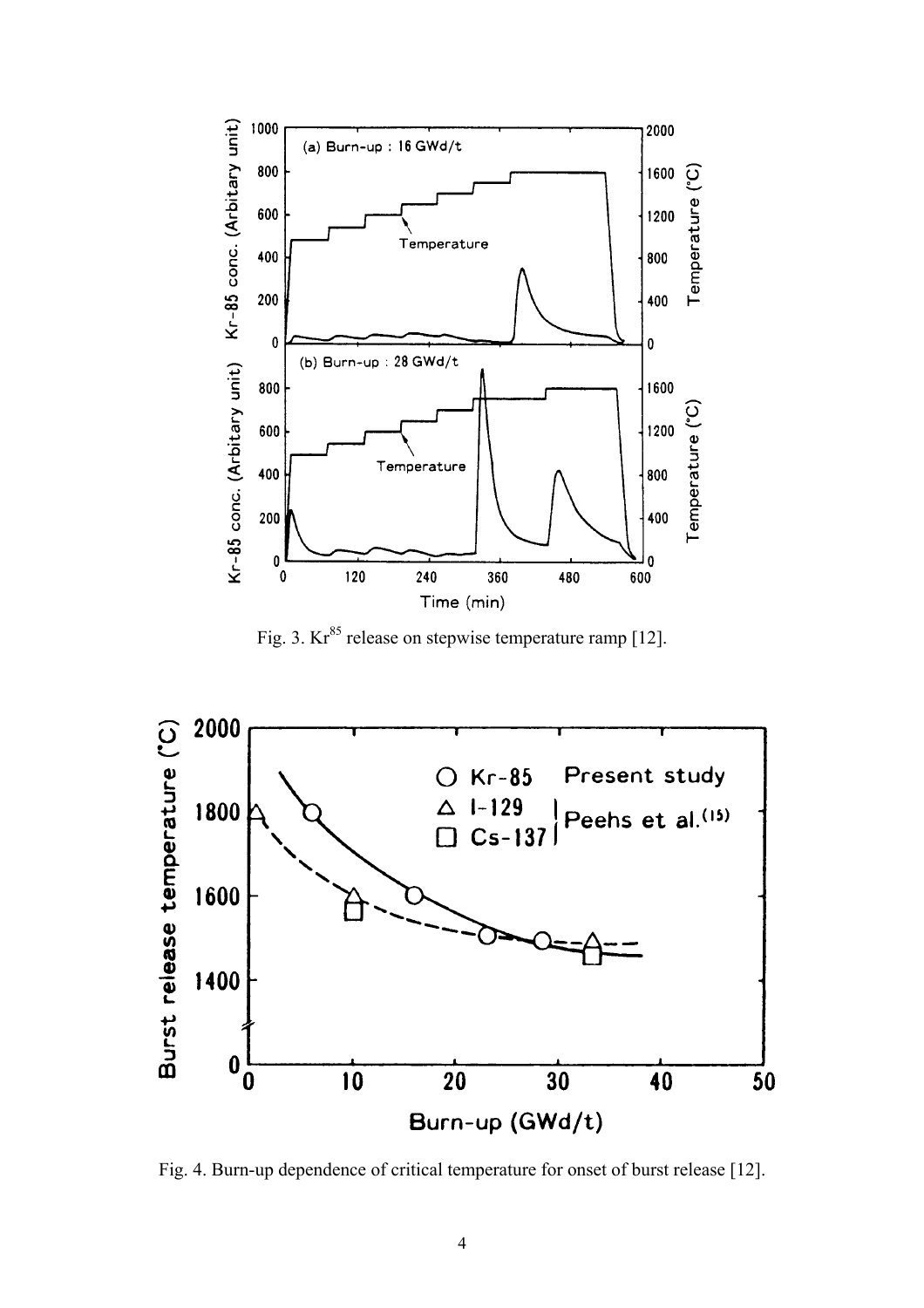The critical temperature for the onset of the high temperature burst release is plotted against fuel burn-up in Fig. 4. The diagram indicated that the bursts release temperature becomes lower with increasing burn-up.

The same tendency has been reported by Vitanza et al. [15], who measured the fuel centreline temperature of instrumented fuel rods in the Halden Reactor. The fractional fission gas release of the rods was above 1%. This burn-up dependence of burst release temperature is attributable to the increases of fission gas inventory in the grain boundaries and the density of the grain boundary bubbles at higher burn-ups. The Vitanza's curve is shown in Fig. 5.



Fig. 5 Incubation time (burn-up) as a function of the centre temperature [15].

The critical temperature for high temperature burst release is about  $1800\degree$ C for low burn-up (about 7 MWd/kgU) and decreases to about  $1500\text{ °C}$  for high burn-up (30 MWd/ kgU ).

The point defects induced by radiation begin to recover at  $450 - 650$  °C and are completely almost recovered above 850  $^0C$ , while defect clusters of dislocations and small intragranular bubbles require  $1150 - 1450$  °C [16].

Thermal recovery of radiation defects and microstructure change in irradiated  $UO<sub>2</sub>$  fuels studied by  $X$  – ray diffraction and transmission electron microscopy lead to the conclusion that the gas release kinetics from irradiated  $UO<sub>2</sub>$  is determined by the kinetics of thermal recovery of the radiation induced defects.

If the point defects, defect clusters of dislocations and small intra-granular bubbles are thermally recovered at the temperatures below 1450  $\mathrm{^0C}$ , a natural question concerns nature of forces which immobilise the noble gases. Hence an additional trapping process of inert gas atoms with the uranium dioxide material is suspected to occur.

The process of strong binding of the fission gas fragments with the irradiation defects is described in the literature as a process of chemical interaction with  $UO<sub>2</sub>[17]$ . It is important to remind here the MacInnes and Winter's remark [17] that the crucial assumption concerning the fuel for long time was that the fission gases and volatile fission products, principally Xe and Cs, have no effect on the chemical state of the fuel. This seems reasonable if these fission products have been released from the fuel, but its validity must be called into question if a fraction is distributed within the grains as single atoms. Since these atoms tend to precipitate from the fuel, they will interact with the thermally-generated point defects in the  $UO<sub>2</sub>$  lattice.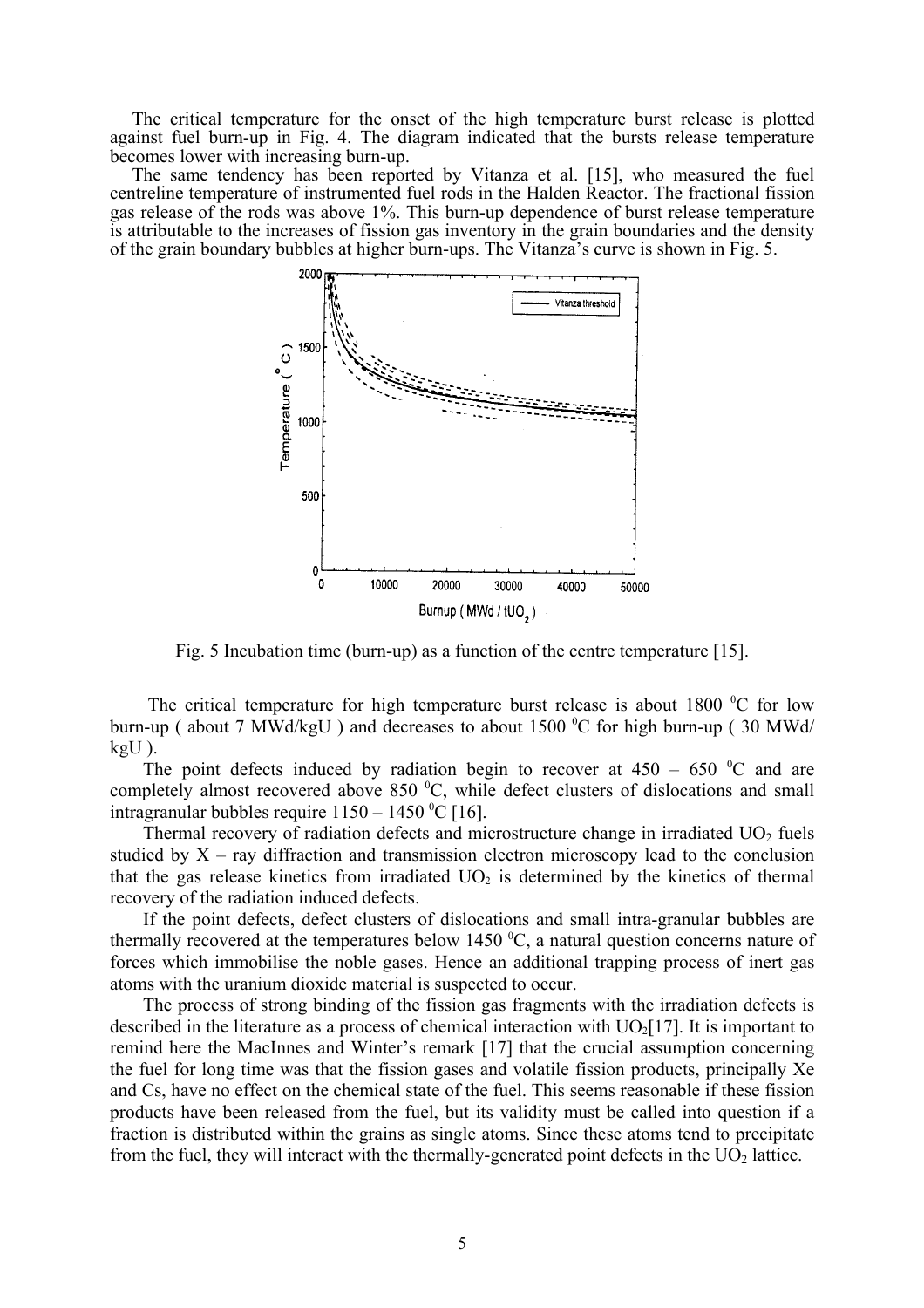It is assumed further that the vicinity of the fission fragment trajectory is the place of intensive irradiation induced chemical interaction of the fission gas products with  $UO<sub>2</sub>$  [3].

We can further assume that above a limiting value of fission fluency (burn-up) a more intensive process of irradiation induced chemical interaction occurs. Significant part of fission gas product is thus expected to be chemically bound in the matrix of  $UO<sub>2</sub>$ .

# **2. Chemical activity of noble gases**

From the moment of discovering the rare gases (helium, neon, argon, krypton, xenon and radon) at the end of XIX century until to the beginning of sixties years of XX century it was considered that the noble gases are chemically inactive.

The nobility of rare gases started to deteriorate after the first xenon compound was found by Barlett in 1962 [18]. Barlet showed that the noble gases are capable of forming what one could consider as normal chemical compounds, compelling chemists to readjust considerably their thinking regarding these elements.

#### **2.1. The general noble gases characteristic**.

The ability of the noble gases to combine with other atoms is relatively limited because their closed–shell electronic structures are extremely stable. This ability would be expected to increase with decreasing ionisation energy and decreasing energy promotion to states with unpaired electrons. This is clearly seen in the Table 1 [19-20] presenting the basic chemical and physical properties of the noble gases. Except the helium, which has the outer shell configuration  $1s^2$ , the other elements of the periodic group have the outer shell configuration  $s^2p^6$ . The helium group gases do not form stable positive ions because of high ionisation energy. The noble gases show negative electron affinity and that is why they do not form anions. In the standard conditions the noble gases occur in the atomic form since they do not attach and do not give up the electrons and because of that they do not show trend to form chemical bonds.

| Element      | Outer shell   | First      | Second     | Promotion                       | Electron | <b>Boiling</b>            | $%$ by              |
|--------------|---------------|------------|------------|---------------------------------|----------|---------------------------|---------------------|
|              | configuration | ionisation | ionisation | energy                          | affinity | point                     | volume in           |
|              |               | energy     | energy     | $np^6 \rightarrow np^5(n+1)s^1$ | [eV]     | $\lceil{^{\circ}C}\rceil$ | the                 |
|              |               | [eV]       | [eV]       | [eV]                            |          |                           | atmosphere          |
| $^{2}$ He    |               | 24.59      | 54.42      | 19.8                            | 0.077    | $-268.9$                  | $5.2 \cdot 10^{-4}$ |
| $10$ Ne      | $2s^22p^6$    | 21.56      | 40.96      | 16.6                            | $-0.40$  | $-246.0$                  | $1.8 \cdot 10^{-3}$ |
| 18Ar         | $3s^23p^6$    | 15.76      | 27.63      | 11.5                            | $-0.36$  | $-185.9$                  | 0.93                |
| $36$ Kr      | $4s^24p^6$    | 14.00      | 24.36      | 9.9                             | $-0.40$  | $-153.2$                  | $1.1 \cdot 10^{-3}$ |
| $54$ Xe      | $5s^25p^6$    | 12.13      | 20.98      | 8.3                             | $-0.42$  | $-108.1$                  | $8.7 \cdot 10^{-6}$ |
| ${}^{86}$ Rn | $6s^26p^6$    | 10.75      | 18.00      | 6.8                             |          | $-62.0$                   | vestigial           |
|              |               |            |            |                                 |          |                           |                     |

| Table 1. Chemical and physical properties of the noble gases [19-20] |  |  |
|----------------------------------------------------------------------|--|--|
|----------------------------------------------------------------------|--|--|

It is known that the noble gases can be trapped in clathrates. In the clathrates, atoms of noble gases are trapped in the lattice of the host substance. There are no chemical bonds between the gas atoms and the surrounding atoms in the usual sense, but instead, only weak Van der Waal forces. The element therefore escapes when the host crystal melts or dissolves [19-21].

The rare gases form one of the most abundant classes of constituents of our Universe. The beautiful octet rule led scientists to accept the nonreactivity of rare gases until 1933, when Linus Pauling suggested [22] from considerations of ionic radii of different elements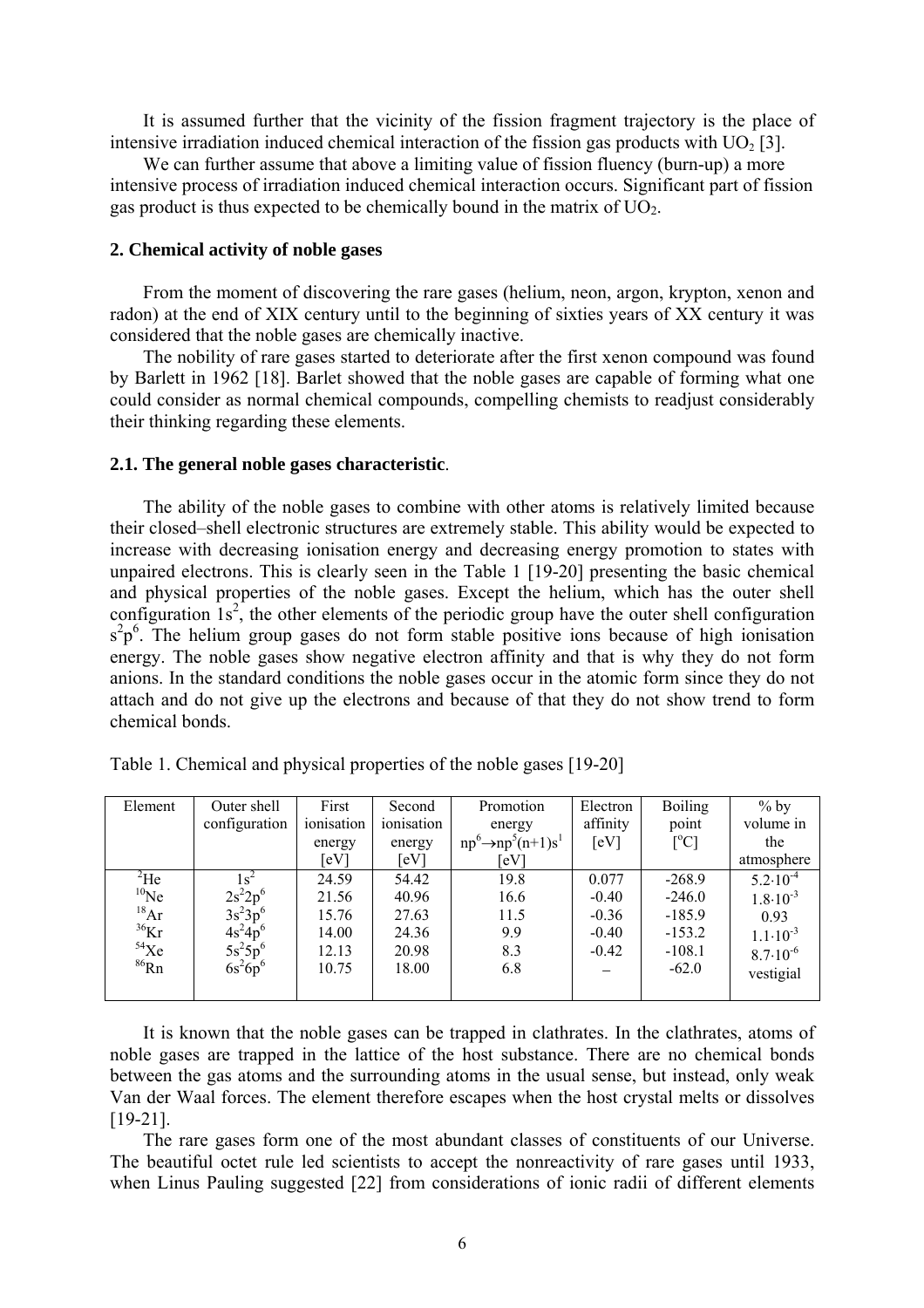that molecules like  $XeF_6$  and  $KrF_6$  and perhaps unstable compounds  $XeF_8$  and  $H_4XeO_6$  should be preparable. However, attempts to synthesise rare-gas –containing molecules were not successful at that time [23].

It took about 30 years until the first rare-gas-containing chemical compound was found. After the observation that O<sub>2</sub> reacts with PtF<sub>6</sub> to give the compound  $[O_2^+]$  PtF<sub>6</sub>], Neil Barlet [18] recognised that since the first ionisation energy of Xe (Xe $\rightarrow$ Xe<sup>+</sup> 12.3 eV≡1169kJ/mol) is almost identical with that of molecule  $O_2$  ( $O_2 \rightarrow O_2^+$  1177 kJ/mole), an analogous reaction should occur with Xe. He obtained a red solid by reaction of Xe with  $PtF_6$  in the room temperature:

$$
Xe + PtF_6 \to Xe^+[PtF_6]
$$

Present knowledge indicates that the reaction is more complicated and that the xenon oxidation sequence is following [19]:

$$
Xe + 2PtF_6 \xrightarrow{25^{\circ}C} [XeF]^+[PtF_6]^{+} + PtF_3 \xrightarrow{60^{\circ}C} [XeF]^+[Pt_2F_{11}]^{-}
$$

The key idea for this discovery was the similar ionisation potentials of  $O_2$  and Xe.

# **2.2. Examples of rare gas compounds**

In a burst of activity in the years that followed after the discovery of the first halogen compound, a number of compounds of noble gases have been reported, especially with xenon. It is observed, that the rare gases make reaction with the most electronegative elements, such as fluorine and oxygen. Later it has been shown that Xe (sometimes Kr) form bonds also with other non-metals, and even with some metals.

While many of these can be regarded as metastable species, several are actually thermodynamically stable compounds and can be obtained commercially. Very shortly after the discovery of rare compounds, specialists made considerable contributions to the understanding of their chemistry [24].

Xenon reacts directly only with  $F_2$ , but compounds in oxidation states from II to VIII are known, some of which are exceedingly stable and can be obtained in large quantities. The more important compounds and some of their properties are given in Table 2.

| Oxidation    | Compound                         | Form               | Mp                           | <b>Structure</b> | Remarks                          |
|--------------|----------------------------------|--------------------|------------------------------|------------------|----------------------------------|
| state        |                                  |                    | $\rm \lceil ^{\circ}C\rceil$ |                  |                                  |
| $\mathbf{I}$ | XeF <sub>2</sub>                 | Colorless crystals | 129                          | Linear           | Very solubble                    |
| IV           | $XeF_4$                          | Colorless crystals | 117                          | Square           | <b>Stable</b>                    |
| VI           | $XeF_6$                          | Colorless crystals | 49.6                         | Complex          | <b>Stable</b>                    |
|              | CsXeF <sub>7</sub>               | Colorless solid    |                              |                  |                                  |
|              | Cs <sub>2</sub> XeF <sub>8</sub> | Yellow solid       |                              |                  | Stable to $400^{\circ}$ C        |
|              | XeOF <sub>4</sub>                | Colorless liquid   | $-46$                        | Octahedral       | <b>Stable</b>                    |
|              | XeO <sub>2</sub> F <sub>2</sub>  | Colorless crystals | 31                           |                  | Metastable                       |
|              | XeO <sub>3</sub>                 | Colorless crystals |                              |                  | Explosive, stable in<br>solution |
| VII          | XeO <sub>4</sub>                 | Colorless gas      | $-35.9$                      | Tetrahedral      | Highly explosive                 |
|              | $XeO_3F_2$                       | Colorless gas      | $-54.1$                      |                  |                                  |

Table 2.Principle xenon compounds [19]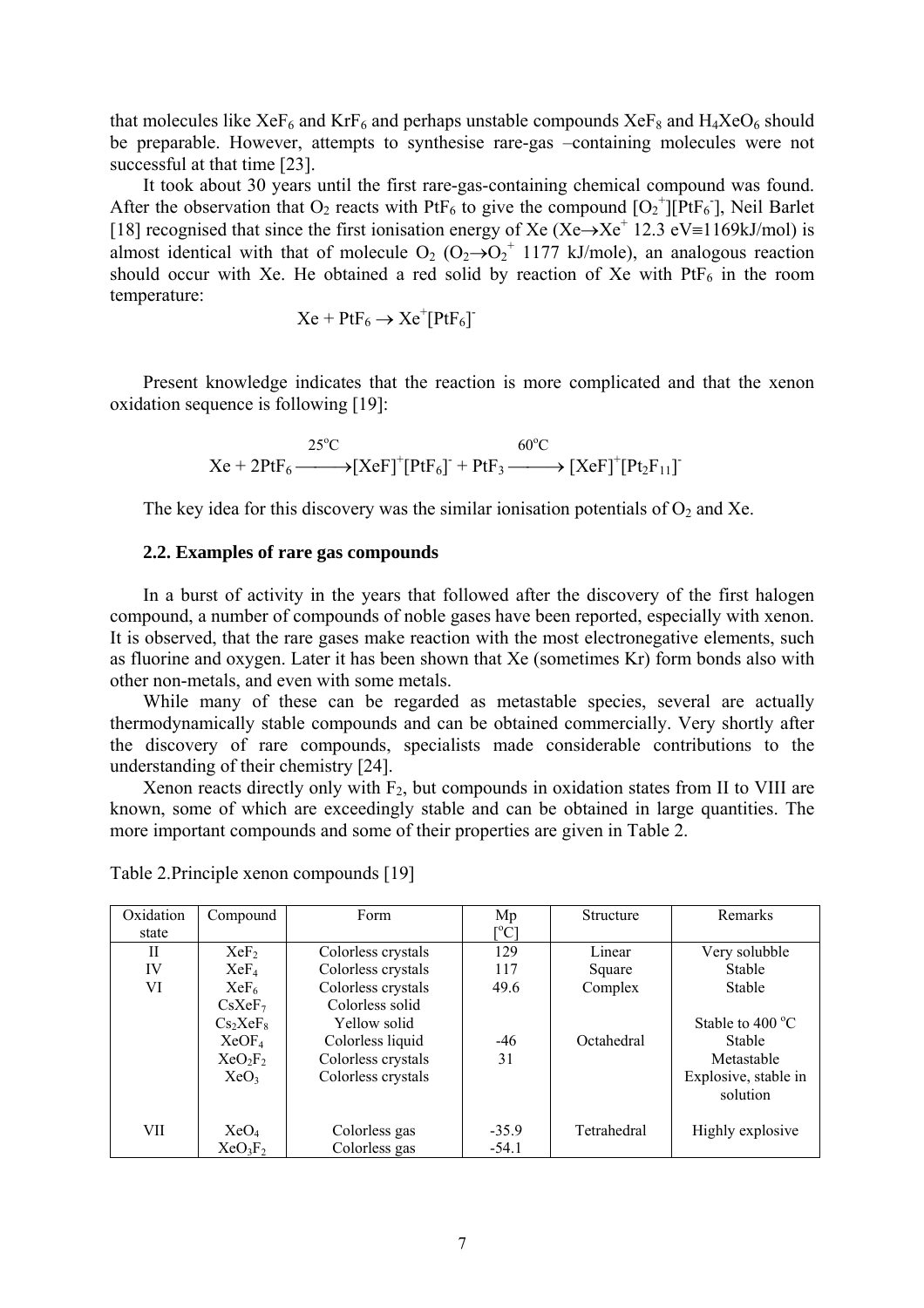When xenon and fluorine are mixed together, only a small amount of energy by heating up the mixture is needed to initiate the formation of fluorides. According to the amount of reagents there can be formed three different products:  $XeF_2$ ,  $XeF_4$  and  $XeF_6$  [19,20,25]. Formation of bonds in these three fluorides can be explained by the theory of covalent bonds [20]. It is worth to underline that xenon difluoride obtained commercially has found a relatively widespread use as a fluorinating agent and has useful applications in semiconductor processing for etching silicon.

The three fluorides  $XeF_2$ ,  $XeF_4$  and  $XeF_6$  can be used to form anionic species in reactions such as [19].

 $XeF_4 + NaF \rightarrow Na^+[XeF_5]$  $XeF_6 + CsF \rightarrow Cs^+[XeF_7]$  $2XeF_6 + NO_2F \rightarrow NO_2^+[Xe_2F_{13}]$  $2XeF_2 + AsF_5 \rightarrow [Xe_2F_3]^+ [AsF_6]$  $XeF_2 + RuF_5 \rightarrow [XeF]^+ [RuF_6]$  $XeF_2 + 2SbF_5 \rightarrow [XeF]^+ [Sb_2F_{11}]$ 

A group of rare-gas molecules, krypton and xenon hydrides HRgY, where Rg is a rare gas and Y is an electronegative fragment, have been identified in low-temperatures matrices [26]. The first observed HRgY compounds were triatomic HXeY ( $Y = H$ , Cl, Br, I) and HKrCl molecules [27, 28].



`Fig. 6. The role of relativity. In the atomic  $AuXe^{+}$ , roughly half of the Au-Xe bond strength arises from relativistic effects. V, bonding energy; R, interatomic distance (Copied from [33]).

Another complex compounds were obtained as HXeNCO [26], HXeNC [26], HKrCN [29], HXeSH [30], HXeOH [31] and HXeNCO [32].

Pyykko[33] recalls, that Seidel and Seppelt [34] take noble gas bonds a step further, reporting a bulk compound held together by covalent bonds between gold and xenon. If gold were a truly noble metal and xenon a truly noble gas, such an Au-Xe bond would be impossible. In actual fact, noble metals such as platinum and gold have a rich chemistry. It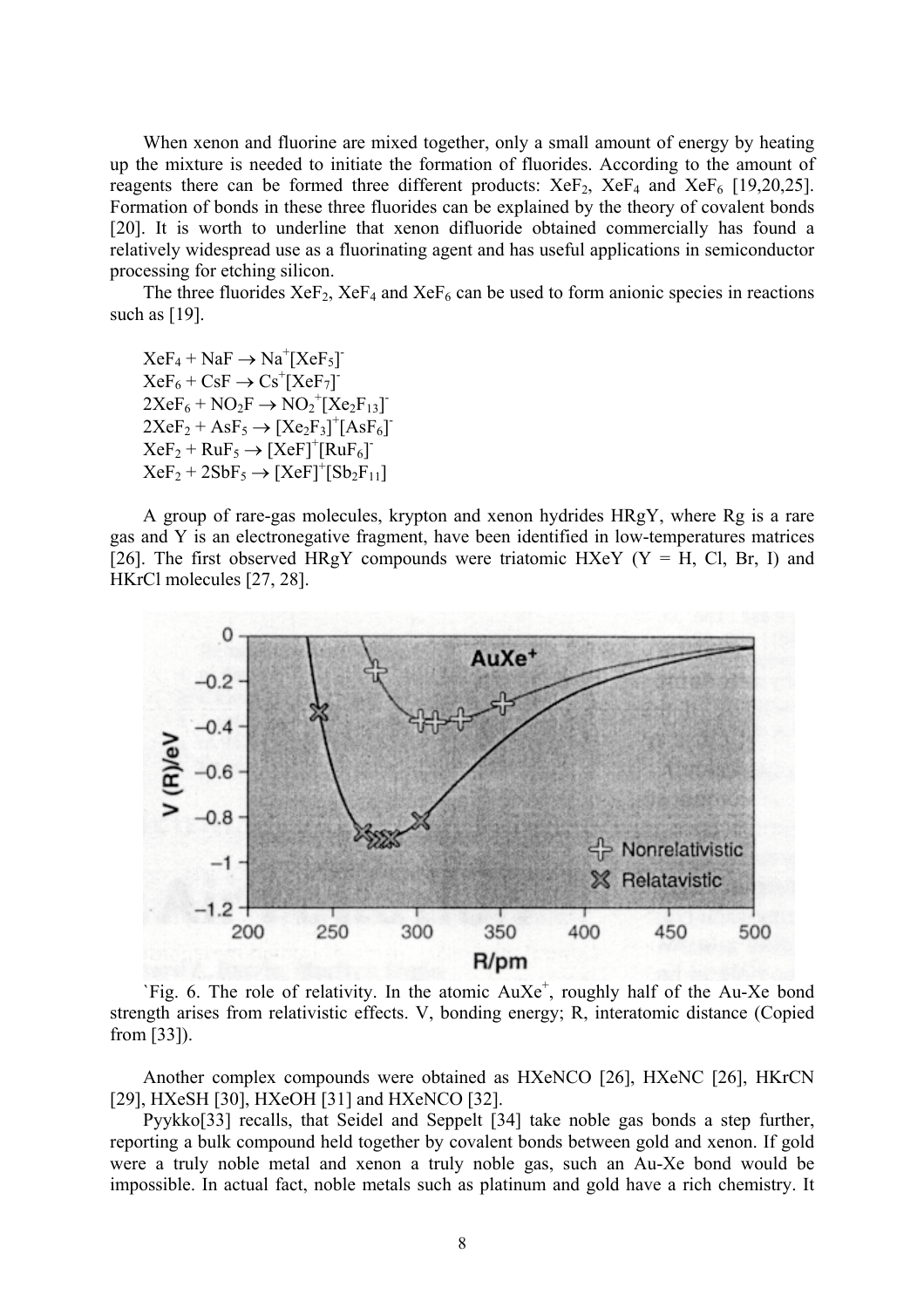has been theoretically predicted [35] that XeAuXe<sup>+</sup>, which has the same number of valence electrons in similar molecular orbitals as the CIAuCl anion, should posses short, strong covalent bonds between xenon and gold. The lighter rare gases were predicted to form similar, but more weakly bound systems. The simpler diatomic species, such as AuXe<sup>+</sup>, were also predicted. The authors [34] characterised  $[AuXe_4]^{2+}$  ion, in which the Xe atoms act as electron donors to the electron-deficient  $Au^{2+}$  ion.

Two of the predicted species,  $AuXe^{+}$ , and  $XeAuXe^{+}$ , have been observed experimentally by mass spectroscopy [36].

Relativity plays a large role in stabilising these Au-Xe compounds; about half of the Au-Xe bonding energy comes from relativistic effects (see Fig. 6). The high nuclear charge of gold accelerates the 6s valence electrons to high speeds when they dive near the nucleus. In a simple picture, the consequent relativistic mass increase compresses and stabilises the valence 6s shell. This relativistic stabilisation of the 6s shell makes covalent bonds to gold anomalously strong and short [33].

There is very interesting report on bonding between noble gas atoms and an actinide metal atom uranium. The developments began with the observation that the CUO molecule, which has been trapped in noble gas matrices, exhibits notably different spectroscopic behaviour in the presence of Ar, Kr, or Xe than in matrices of pure Ne [37].



Fig. 7. Potential energy curves for the  ${}^{1}A$  and  ${}^{3}A$  states of CUO⋅Ar as a function of the U-Ar distance. The inset figure lower right shows the optimised structure of the  ${}^{3}A$ " state of CUO⋅Ar . The U-Ar bond length in this complex is 316 pm.(copied from [37])

Experiments with mixture of noble gases using the infrared spectroscopy (IR), coupled with theoretical calculations, provide strong evidence for direct bonds between Ar, Kr, or Xe atoms and the U atom of the CUO molecule [37].

Calculations on CUO⋅Ar were carried out with the CUO molecule in its  ${}^{1}\Sigma^{+}({}^{1}A')$  ground state and its low-lying  $3\Phi$  ( $3A$ <sup>\*</sup>) excited state, where the Greek state designations are for the linear geometry of CUO, whereas the designations in parentheses are appropriate for the CUO⋅Ar molecule. It is found that CUO⋅Ar is a planar molecule with a  ${}^{3}A$ <sup>"</sup> ground state in which a bent CUO fragment is bound to the Ar atom primarily through the U atom (see Fig.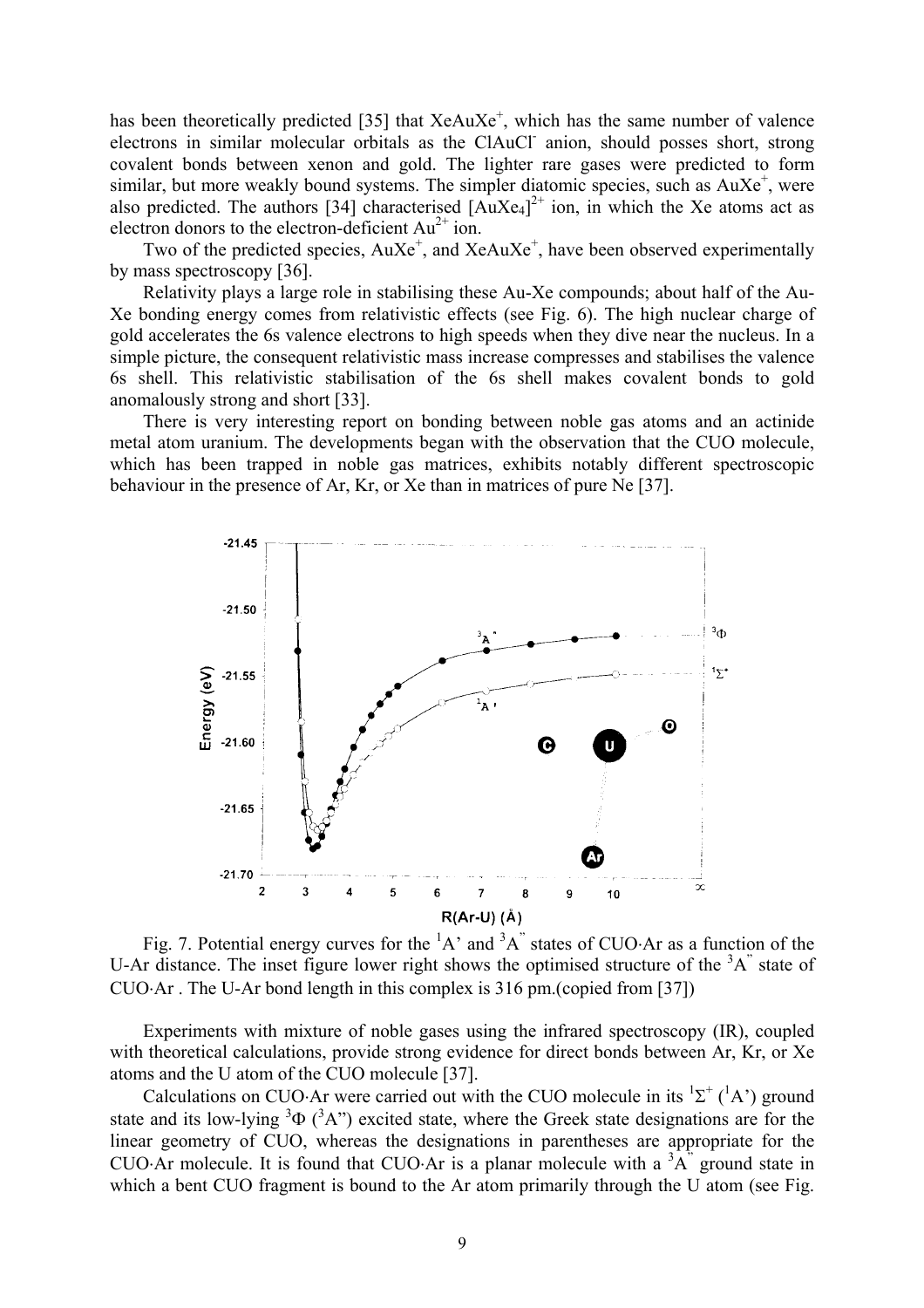7). The Ar atom interacts most significantly with the U and C atoms. Figure 7 shows a slice through the calculated potential energy surfaces of the  ${}^{3}A$ " ground state and  ${}^{1}A$ ' excited state of CUO⋅Ar as a function of the U-Ar distance. Orbital analysis of the calculations on  ${}^{3}A$ <sup>"</sup> and  ${}^{1}A'$  CUO⋅Ar indicates that, the Ar atom serves as a base that donates electron density into an empty U 6d orbital [37].

The density functional theory (DFT) calculations predict that the interaction of a Kr or Xe atom with CUO is stronger than that of an Ar atom. The stabilisation of the  ${}^{3}A$ <sup>"</sup> ground state of CUO⋅Kr and CUO⋅Xe are 1.1 and 3.6 kcal/mol greater than that in CUO⋅Ar, respectively. The calculated U-Kr and U-Xe distances, 324 and 330 pm, respectively, are shorter than the sums of the crystal radii (341 and 358 pm, repectively) [37].

To explore the notion of multiple  $CUO·Ar<sub>x</sub>$  species further, it was calculated the structures of CUO⋅Ar<sub>x</sub> (x=2 to 6) complexes The theoretical results provide strong support for the binding of multiple Ar atoms to a single CUO molecule. The binding of two or more Ar atoms continues to favour the triplet form of CUO [37].

The authors believe that the experimental and the theoretical data presented in their report [37] make a strong case for the interactions between the U atom of CUO and the noble gas (Ng) atoms. The U-Ng bond distances are short, and the U-Ng interaction is strong enough to change the spin state of the CUO molecules. Because of the positive charge, the  $UO_2^{2+}$  ion, which is isoelectronic with CUO, should form even stronger bonds with noble gas atoms, which could lead to growing number of complexes, that contain direct noble gas  $-$  to  $$ actinide bonds.

#### **3. Discussion**

The examples of rare gas compounds presented above show that noble gas chemistry is much richer than it would be expected. New chemical bonds between strange bedfellows, like noble metals, actinides and noble gases, can still be found.

Since the examples of rare gas compounds presented above are formed by applying the classical chemical methods, the more the noble gas spices in the conditions of neutron and fission fragments irradiation of the  $UO<sub>2</sub>$  fuel type can be expected.

This assumption is suggested by the fact that the ClXeCl has been found to form after irradiation with  $501.7$  nm laser light of  $Cl_2$ -doped xenon matrices. It appears that after excitation of the  $Cl_2$  there is little or no barrier for the rearrangement to ClXeCl [38].

The fission fragments are striped of about 20 electrons along most of their paths in the medium in which the fission takes place. The high positive charge of the fragments was estimated by Bohr (1940, 1941) [39-40]. He assumed that the equilibrium is reached, e.g. that the probabilities for electron capture or loss by the ion are equal when the ionic velocity and the velocity of the electrons within the ion is the same. Lamb (1940) [41] considered the electrons within the decelerating medium as practically free and assumed that the kinetic energy of these electrons relative to the ion is, at equilibrium, equal to the ionisation energy of the outermost electrons within the ion.

Knipp and Teller (1941) [4] and Ozeroff (1949) [42] computed the fission particle charge states. The equilibrium charge states in various solids of several ions were measured in the energy range  $10 - 100$ Mev by Leischner (1966) [43]. Measurements on <sup>79</sup>Br and <sup>127</sup>I by Moak et al., (1968) [44] are of particular interest here, since these two ions may be considered as typical fission fragments. Their most probable charge states are plotted versus ion energy in Figs 8 and 9. We see that charges of the two groups of fission fragments are about 22 at the beginning of their paths and decrease slowly, and are still 10 at 10 Mev, e.g. near the end of their paths.

Fission fragments are at the same time very energetic and highly charged particles; they interact strongly with electrons of the material losing their energy mainly by ionisation but also by elastic collisions with atoms as a whole [45].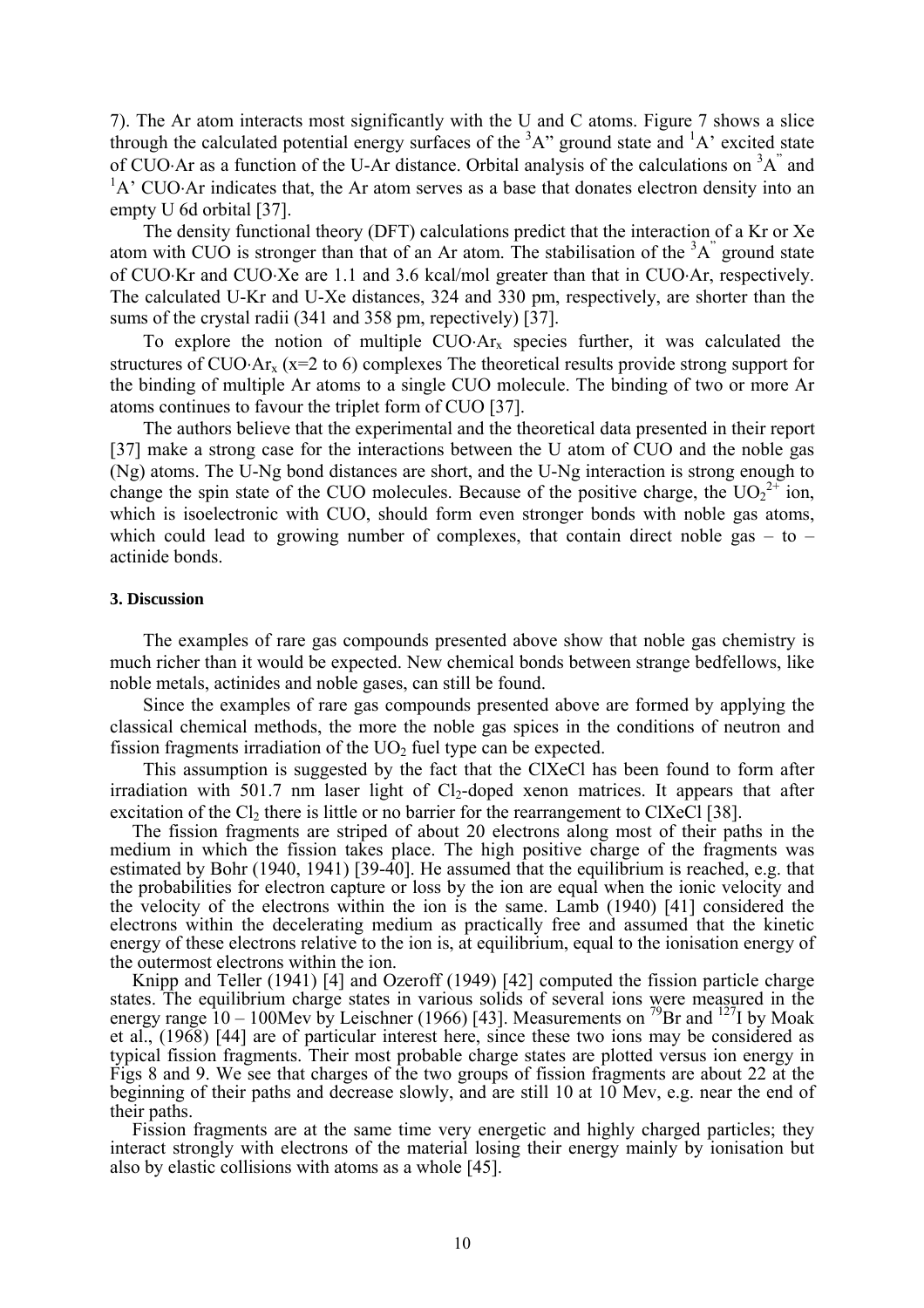The kinetic energy of the two fragments is about 160 MeV. . But the energy ν that each fission event delivers directly to the lattice of the irradiated material via atomic collisions does not exceed 10 MeV [45]. The energy given directly to the lattice, via atomic collisions, is 5,4  $\pm$  1.5 MeV for the median heavy fragment, and only 3.3  $\pm$  1.5 MeV for the median light fragment. It is therefore assumed that each fission event dissipates roughly 10 MeV (from 5 to 15 MeV) through atomic collisions in fissile materials [46].



Fig. 8. Most probable charge state for  $^{79}$ Br ions in solids versus ion energy [44.



Fig. 9. Most probable charge state for  $127$ I ions in solids versus ion energy [44].

95 % of the initial fission fragment energy is finally lost through ionisation processes, e.g. to electrons with the huge rate of 5 to 10 MeV energy loss per atomic distance. Whatever the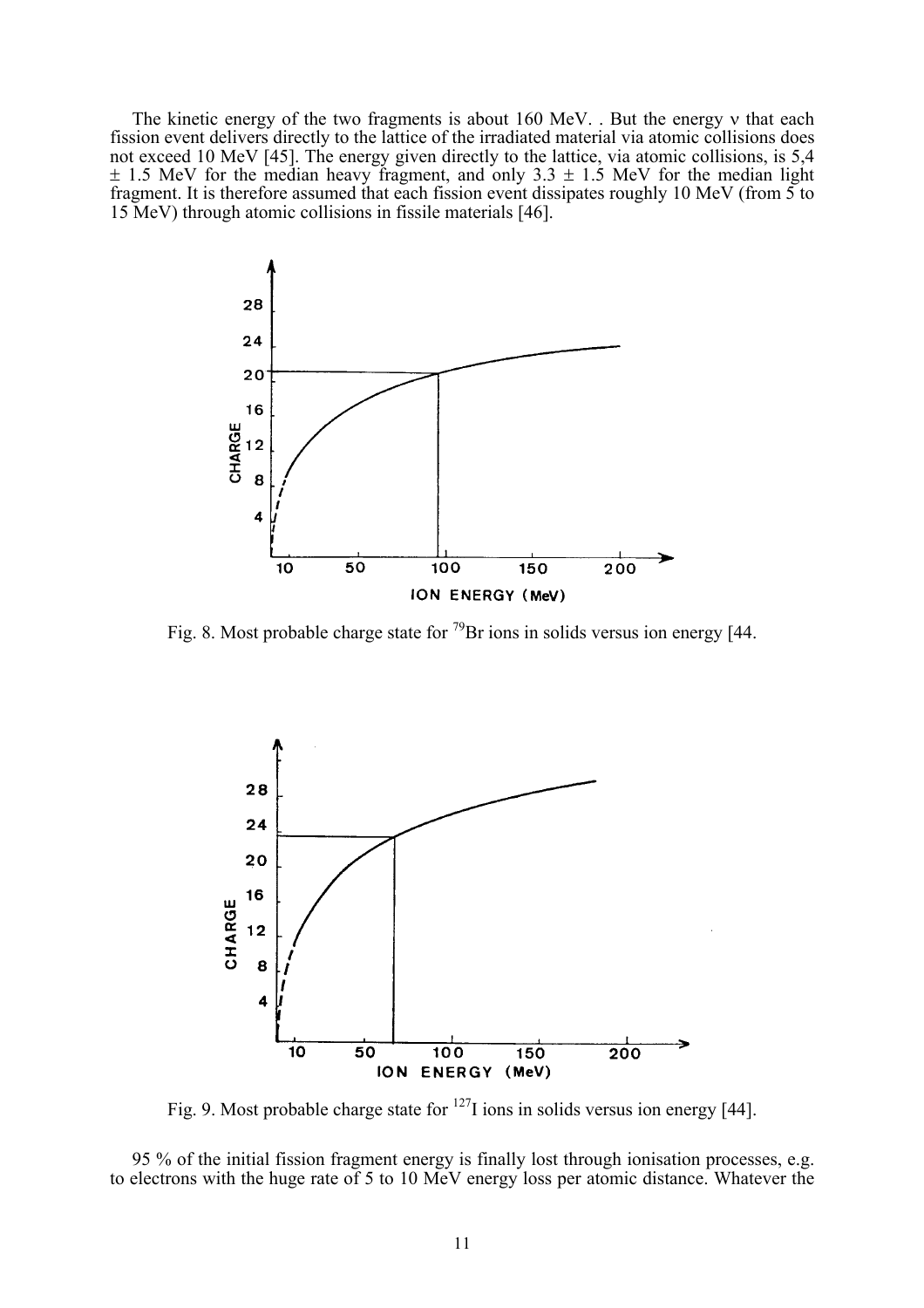material, this energy is ultimately converted into heat, but there is an important difference in behaviour between a metal and an insulator.

In an insulator (e.g.  $UO_2$ ), energy lost by ionisation can only diffuse through the slow and weak electron-phonon and phonon-phonon interactions. Weak because electrons diffused by phonons loose only a small amount of energy in each collision. Slow because the relaxation times of electron-phonon and especially phonon-phonon collisions are slow. Therefore ionisation may induce very large thermal effects in insulators (thermal spike) [46].

It is interesting to know the maximum number of Frenkel pairs created by one fission event. The number of Frenkel pairs created is directly connected to the energy given to the lattice by each fission event Its approximate value is  $N = v/(2E_d)$ , where E<sub>d</sub> is the displacement threshold energy,  $v$  is indeed the energy actually given to the lattice. This means that ν is not the sum of all primary energies but the sum of all primary energies minus the fraction of these energies lost by ionisation.

But of course, some of these defects created are immediately annealed, even if the irradiated lattice is completely frozen. This anneal, very difficult to estimate, is due to recombination of opposite defects, either athermally by overlapping of damaged regions or by spontaneous recombination of very close Frenkel pairs, or thermally in thermal spikes.

A commonly accepted value of  $E_d$  is 25 eV. So the maximum number of Frenkel pairs created by one fission event is then 200 000 [45]

In  $U\dot{O}_2$  dislocations are observed very soon after the beginning of the irradiation. Dislocation loops about 25  $\overline{A}$  in diameter and with density of  $10^{16} \text{ cm}^{-3}$  are seen for a dose of 4.3 x  $10^{15}$  fissions/cm<sup>3</sup>. After  $6x10^{16}$  fissions/cm<sup>3</sup>, the average diameter is 100 A. When the dose increases, the loop density in  $UO<sub>2</sub>$  becomes saturated at about  $2x10^{16}$  fissions/cm<sup>3</sup> but the average loop size increases.

Whapham and Sheldon in 1965 described the nature of point defect clusters in  $UO<sub>2</sub>$  [47]. They concluded that vacancy clusters are observed only after  $10^{20}$  fissions/cm<sup>3</sup> while the clusters observed after  $4.3x10^{15}$  or  $3.7x10^{17}$  fissions/cm<sup>3</sup> are interstitial dislocation loops.

As a conclusion, displacement cascades in fissile materials are characterised by the generation of a very high point defects concentration, immediately followed by an intense thermal spike.

Keeping in mind that the  $UO<sub>2</sub>$  fuel is highly defected, ionised with very energetic and highly charged fission fragments, it appears that during irradiation there is little or no barrier for the formation of rare gas atoms compounds with the  $UO<sub>2</sub>$  molecule and fission products. There would be a strong interaction between the U atom of  $UO<sub>2</sub>$ , fission products and the noble gas (Ng) atoms. This further implies that significant part of the fission fragments after dissipating all their energy and stopping in the material being still highly ionised at the end of their paths react chemically with the fuel.

Fission products are frequently divided into four general categories: noble gases, volatile elements, semi-volatiles, and non-volatiles. About 300 different fission products exist in a nuclear reactor core. The rare gases Xenon (*Xe*) and to a lesser extent Krypton (*Kr*), are two of the more abundant fission products. About 15% of fission products are rare gases; *Xe* (90%) and *Kr* (10%).

It is worth to be noted that the inert gases Kr and Xe are practically not formed directly by fission, but originate by β-decays from the precursors. Se<sup>85</sup>, Se<sup>87</sup>, Br<sup>88</sup>, and Br<sup>89</sup> are precursors for the krypton and Sn<sup>131</sup>, Sn<sup>132</sup>, Sb<sup>133</sup>, Sb<sup>134</sup>, Te<sup>135</sup>, I<sup>137</sup>, I<sup>138</sup> and I<sup>139</sup> are the precursors for the xenon. That is why the prompt fission yield for the  $Kr^{85m}$ ,  $Kr^{87}$ ,  $Kr^{88}$ ,  $Kr^{89}$  and for the  $Xe^{131}$ ,  $Xe^{133}$ ,  $Xe^{135}$ ,  $Xe^{137}$ ,  $Xe^{138}$   $Xe^{139}$  are equal zero [48-52].

This that the inert gases Kr and Xe mostly are not formed directly by fission, but originate from the precursors imply, that the precursors which are not gas atoms can easier chemically react with the  $UO<sub>2</sub>$  fuel than the rare gas atoms. We can assume that the precursor already chemically bond with the fuel decaying to the rare gas atom do not change the electron shell of the compound and remain chemically bonded. It means that the rare gas atoms are chemically bound with the  $UO<sub>2</sub>$  fuel after decaying of the precursors which chemically reacted with the fuel.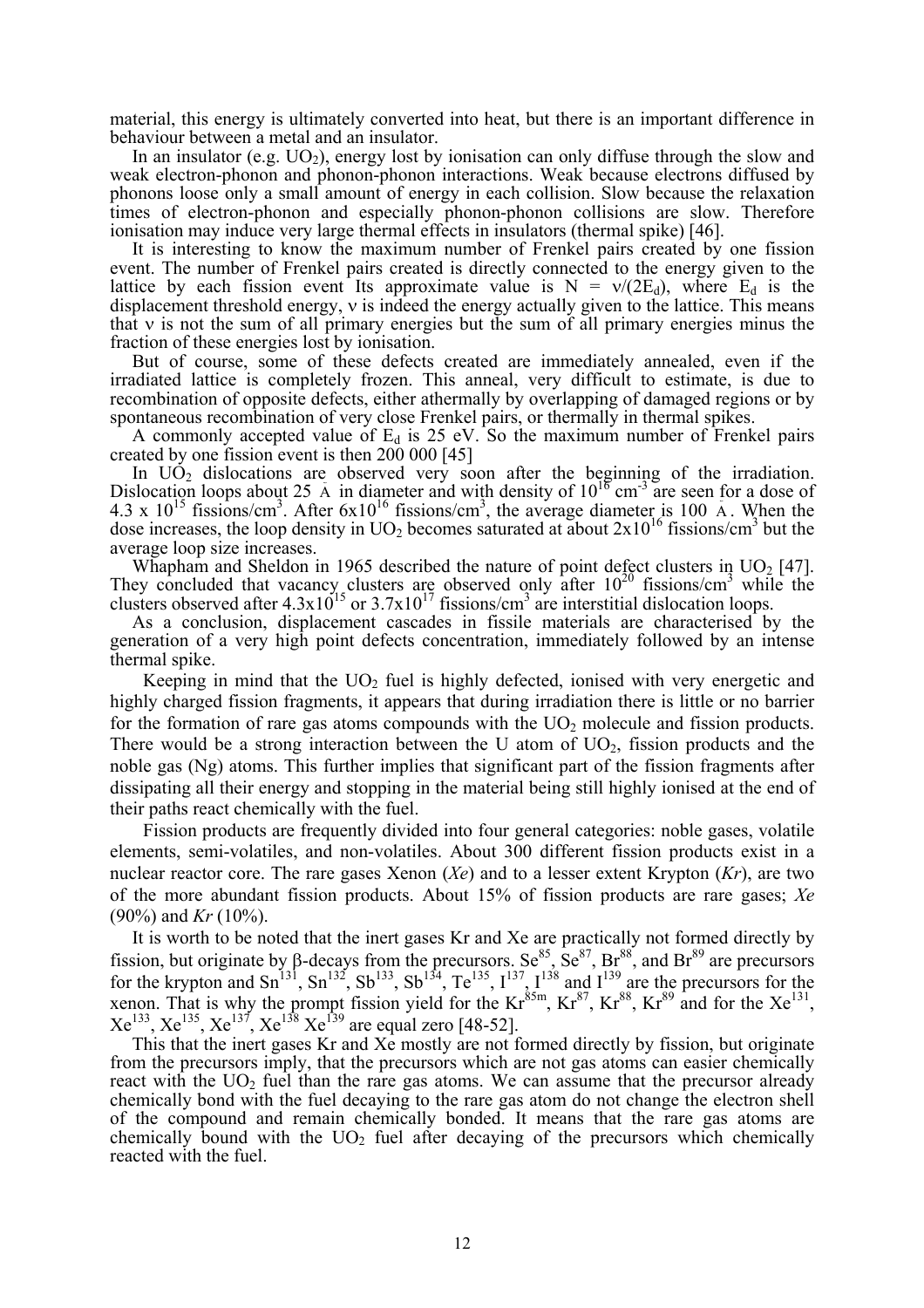It has been known for over a century that in the presence of an electric discharge or electron beam gas atoms become embedded into the electrodes and the walls of the vessel containing the gas [53]. It was this observation which suggested to workers at the AECL Laboratories at Chalk River that a similar phenomena may operate on the fission gases within fuel pins during irradiation. This they proved by irradiating  $UO<sub>2</sub>$  pellets in the presence of natural xenon. After irradiation they mass analysed the gas and took drilled cores from selected positions in the pellets and they found that indeed some of the natural xenon had been sorbed into the surface of the fuel [54]. Whilst the gases embedded by electrical discharge were only lightly attached to solid surfaces and could easily be released by slight heating, the xenon was found to be very firmly attached to the  $UO<sub>2</sub>$  surfaces such that only 1% of the attached gas could be removed after annealing samples for 12 hours at 1400  $^{\circ}$ C. This was the first of many experiments, which showed that the mechanism and kinetics of the phenomenon were complicated.

Uranium dioxide irradiated to a burn-up greater than about 3.2  $10^{19}$  fissions/cm<sup>3</sup> between 800 and 1600 °C is always found to contain a high concentration of matrix fission-gas bubbles [55]. The bubble nucleation density is virtually independent of both temperature and dose rate at about  $10^{17}$  bubbles/cm<sup>3</sup> [56-57]. Whapham and Sheldon [58] suggest, on the grounds of repeated low temperature irradiation of  $UO<sub>2</sub>$  fuel with intermediate annealing, that the gas trapped in the bubbles may be knocked back into the matrix as a result of the action of fission fragments. This effect we assume to enhance the chemical bonding process as the gas atoms from the bubbles become ionised by the fission fragments.

The phenomenon observed in the above quoted work [56-57] allows to conclude that the rate of the chemical bonding process is markedly higher than the fission gas trapping rate in the bubbles.

Keeping in mind that the gas release kinetics from irradiated  $UO<sub>2</sub>$  is determined by the kinetics of thermal recovery of the radiation induced defects and associating it with the idea of the noble gas atoms trapped in clathrates (where no chemical bonds between gas atoms and the surrounding occur), we can postulate that in point defects, dislocation loops and gas bubbles the rare gas atoms with the closed-shell electronic structure can be immobilised. In this sense, there exists no true diffusion for the fission gas in the  $UO<sub>2</sub>$  fuel.

It appears necessary in this discussion to recall the conclusion of the panel discussion of the International Seminar on Fission Gas Behaviour in Water Reactor Fuels, held in Cadarache, France 26-29 September 2000. Namely "The notion of diffusion coefficient of the fission gas atoms should be verified and if we resign from the term *re-solution* then what we should assume instead".

It is very important to recall also that solubility of rare gas atoms in uranium alloys or ceramics is so low that it has not been measured. In perfect crystals, the order of magnitude of the solubility is 10<sup>-10</sup> in the most favourable cases. This figure may be increased up to  $\approx 10^{-5}$ in the vicinity of dislocations. So, considering the huge amount of gas immobilised in the  $UO<sub>2</sub>$ fuel, the solution process and in consequence the re-solution process of rare gases is to be replaced by the irradiation enhanced chemical bonding process. This explains the huge fission gas accumulation in the irradiated  $UO<sub>2</sub>$  fuel.

#### **4. Conclusions**

Noble gas chemistry is much richer than it would be expected.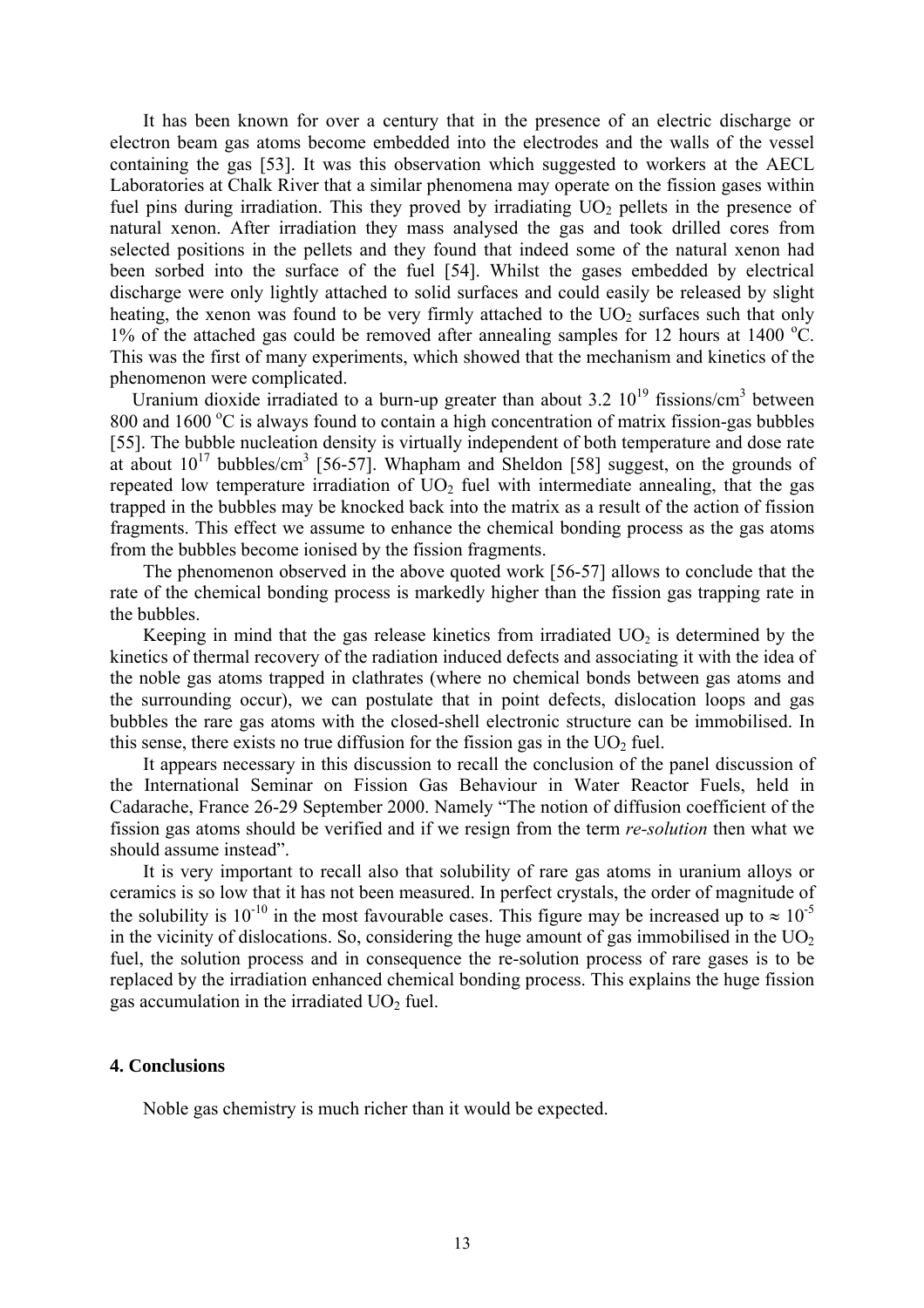Since the rare gas compounds are formed by applying the classical chemical methods, the more the noble gas spices in the conditions of neutron and fission fragments irradiation of the  $UO<sub>2</sub>$  fuel type can be expected.

As the irradiated  $UO<sub>2</sub>$  fuel is highly defected, ionised with very energetic and highly charged fission fragments, it appears that during irradiation there is little or no barrier for the formation of rare gas atoms compounds with the  $UO<sub>2</sub>$  molecule and fission products. This further implies that significant part of the fission fragments after dissipating all their energy and stopping in the material being still highly ionised at the end of their paths react chemically with the fuel.

This that the inert gases Kr and Xe mostly are not formed directly by fission, but originate from the precursors imply, that the precursors which are not gas atoms can easier chemically react with the  $UO<sub>2</sub>$  fuel than the rare gas atoms. It is assumed that the precursor already chemically bond with the fuel decaying to the rare gas atom do not change the electron shell of the compound and remain chemically bonded.

The rate of the chemical bonding process is markedly higher than the fission gas trapping rate in the bubbles.

The rare gas atoms with the closed-shell electronic structure can be immobilised in point defects, dislocation loops and gas bubbles and be released by recovery of the radiation induced defects. In this sense, there exists no true diffusion for the fission gas in the  $UO<sub>2</sub>$  fuel.

Considering the huge amount of gas immobilised in the  $UO<sub>2</sub>$  fuel and a very low solubility of rare gas atoms in the uranium dioxide fuel, the term *re-solution* is to be replaced by the irradiation-enhanced chemical bonding process. This explains the huge fission gas accumulation in the irradiated  $UO<sub>2</sub>$  fuel.

### *References*

- [1] R. Hargreaves, D. M. Collins, *J. Br. Nucl. Energy Soc*. 15 (1976) 311.
- [2] R. G. Bellamy, J. B. Rich, *J. Nucl. Mater*. 33 (1969) 64.
- [3] H. Zimmermann; *J. Nucl. Mater*. 75 (1978) 154.
- [4] R. J.White, M. O. Tucker, *J. Nucl. Mater*. 118 (1983) 1.
- [5] T. Nakajima, H. Saito*, Nucl.Engrg*. Des. 101 (1987) 267.
- [6] Kenichi Ito, Ryo Iwasaki and Yoshihiko, *J. Nucl. Sci. Technol*. 22 (1985) 129.
- [7] J. Rest, A. W. Cronenberg , *J. Nucl. Mater*. 150 (1987) 203.
- [8] J. R. Mac Iwan, W. H. Stevens, *J. Nucl. Mater*. 11(1964) 77.
- [9] I. L. F. Ray, H. Thiele, Hj. Matzke; *J. Nucl. Mater*. 188 (1992) 90.
- [10]T. Aoki, S. Koizumi, H. Umeharq, K. Dgotu; Fission gas release behaviour of high burn-up fuel during power ramp tests; *Proceedings of a technical committee Meeting hold in Pembroke,* Ontario, Canada, 28 April-1 May, 1992.
- [11]M. Szuta; *J. Nucl. Mater.* 210(1994)178.
- [12]Katsumi Une and Shinji Kashibe*, J. Nucl. Sci. Technol*. 27 [11] (1990) 1002.
- [13] J. Burbach, H. Zimmermann, KfK 3997, (1985).
- [14] B.W. Samsonov, A. K. Frey; *SAARI* P135, Melekess, 1972.
- [15] C. Vitanza, E. Kolstad, U. Gracioni, *Proc. of the American Nuclear society*, Topical Meeting on Light Water Reactors Performance, Portland, Oregon, May 1979, p. 361.
- [16] Y. Nogita, K. Une, *J. Nucl. Sci. Tech*. 30, 900(1993).
- [17] D. A. McInnes, P. W. Winter*, J. Phys. Chem. Solids* Vol.49, 143(1988).
- [18] N. Barlett, Proc.Chem. Soc.. 6 (1962) 218.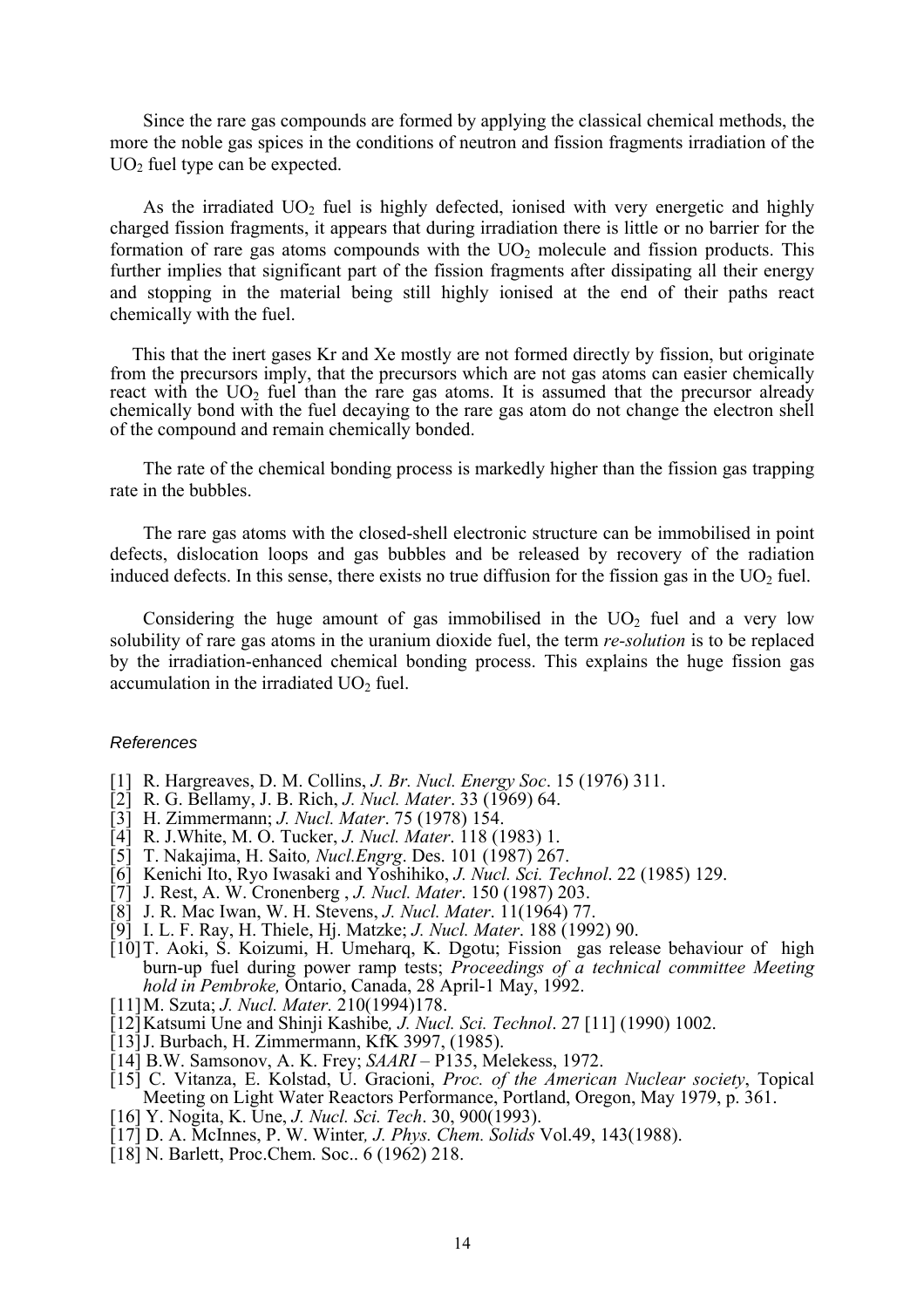- [19] F.A. Cotton, G. Wilkinson, C.A. Murillo, M. Bochmann; Advanced Inorganic Chemistry, John Wiley & Sons, New York 1999.
- [20] K. Łyczko, Chemistry of the noble gases; Wiadomości Chemiczne, 2002, 56,p 771-792.
- [21] L. Stein, Radichemica Acta 32,(1983)p. 163-171.
- [22] L. Pauling, J. Am. Chem. Soc. 1933,55, p.1895.
- [23] M. Pettersson, J. Lundell, M. Rasanen, Eur.J. Inorg. Chemistry 1999, p. 729-737.
- [24] M. Lorenz, M. Rasanen and V.E. Bondybey; J. Phys. Chem. A Vol. 104, No. 16 (2000), 3770 – 3774.
- [25] C.R. Bieler, K.E. Spence, K.C. Janda, J. Phys.Chem. 95, 1991, p. 5058-5064.
- [26] M. Petersson, J. Lundell, M. Rasanen; Eur. J. Inorg. Chem. 1, 1999, p. 729.
- [27] M. Petersson, J. Lundell, M. Rasanen;J. Chem. Phys., 102, 1995, p.6423.
- [28] M. Petersson, J. Lundell, M. Rasanen; J. Chem Phys. 103, 1995, p. 205.
- [29] M. Petterson, J. Lundell, L. Khriachtchev, M. Rasanen, J. Chem. Phys. 109, 1998 p. 618.
- [30] M. Petterson, J. Lundell, L. Khriachtchev, E. Isoniemi, M. Rasanen, J. Am. Chem. Soc. 120, 1998, p.7979.
- [31] M. Petterson, L. Khriachtchev, J. Lundell, , M. Rasanen, J.Am. Chem. Soc. 121, 1999, p.11904,
- [32] M. Petterson, L. Khriachtchev, J. Lundell, , S. Jolkkonen, M. Rasanen, J. Phys. Chem. A 104, 2000, p3579.
- [33] P. Pyykko; Science, Vol 290, 2000, p. 64.
- [34] S. Seidel, K. Seppelt; Science vol. 290, 2000, p. 117.
- [35] P.Pyykko, J. Am. Chem. Soc. 117, 1995, p.2067.
- [36] D. Schroder, H. Schwarz, J. Husak, P. Pyykko, Inorg. Chem. 37, 1998, p. 2067.
- [37] J. Li, B. E. Liang, L. Andrews; Science Vol. 295 (March 2002) p.2242-2245.
- [38] C.R. Bieler, K.E. Spence, K.C. Janda; J. Phys. Chem. 95, 1992, p. 5058-5064.
- [39]N. Bohr, , 1940*, Phys. Rev*. 58, 654,
- [40]N. Bohr, 1941, *Phys. Rev*. 59, 654,
- [41]J. Knipp, E. Teller, 1941*, Phys. Rev*. 59, 659.
- [42] J. Ozeroff, 1949, KAPL Rept., 205,
- [43]E. Leischner, 1966, UNILAC Rept. (heidelberg) 1, 66.
- [44]C. D. Moak, H. O. Lutz, L. B. Bridwell, L. C. Nothcliffe, S. Datz, 1968, *Phys. Rev*. 176,

427.

- [45] J. Leteurtre, Y. Quere; *Irradiation effects in fissile materials*; North-Holland Publishing Company-Amsterdam – 1972
- [46] J. Lindhard, P. V. Thomsen, 1962, Sharing of energy dissipation between electronic and atomic motion, in : *Radiation damage in solids*, Vol. 1, (IAEA, Vienna) 65.
- [47] A. D. Whapham, B. E. Sheldon, 1965, *Phil. Mag*. 11, 1175.
- [48]A. A. Grieshilov, W. W. Kolobashkin, S. I Dementev*, Produkty mgnoviennovo delenia*  $U^{235}$ ,  $U^{238}$ ,  $Pu^{239}$  v intervale  $0-l$  cz, Atomizdat, Moskva, 1969,
- [49]a) B. S. Dzelepov, L. K. Peker, V. O. Sergeev*, Schemy raspada radiaktyvnych jader, A<100, Izdatelstvo* "Nauka", Moskva, 1966.

b) B. S. Dzelepov, L. K. Peker, V. O. Sergeev*, Schemy raspada radiaktyvnych jader, A>100*, Izdatelstvo Akademii Nauk SSSR, Moskva, 1963.

- [50]M. Masalska, J. Masalski, *Tablica izotopow, Postepy Techniki Jądrowej*, Vademecum, Nr 16 (278), 1960,
- [51]C. M.Lederer, J. M. Hollander, I. Perlman, *Table of Isotopes*, Sixth Edition, 1968.
- [52]N. Gusev, V. Maskovitz, G. Obvincev*, Gamma-izlucene radioaktyvnych iztopov i produktov delena; Gosudarstvennoe* Izdatelstvo Fiziko-Matematiceskoj Literatury, Moskva, 1958.
- [53] J.A. Turnbull, Radiation Effects, Vol. 53, 1980, pp. 243-250.
- [54] W.B. Lewis, J.R. MacEwan, W.H. Stewens, R.G. Hart, Proceedings of the 3<sup>rd</sup> UN Conference on the Peaceful Uses of Atomic Energy, May (1964).